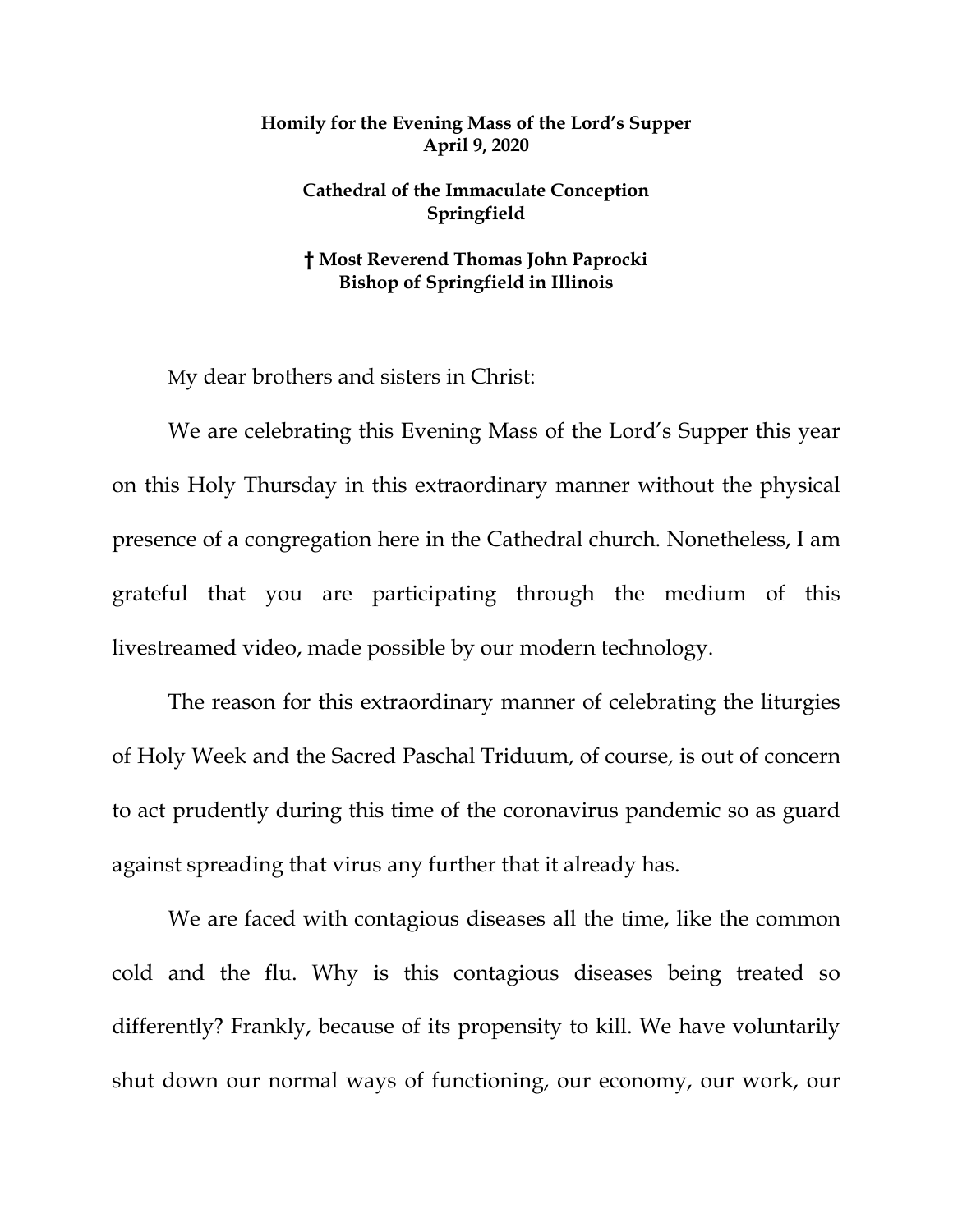schools, even our modes of worship, because we do not want to see people die needlessly, if we can avoid it. Certainly we ourselves do not want to hasten our own death, if can take steps to avoid it.

While we want to prevent anyone and even ourselves from dying if that can be prudently avoided, we all must face the reality that we will all die at some point from some cause. While that is an unpleasant reality that we would rather not think about, perhaps this threat of the coronavirus pandemic is a providential opportunity for us to reflect about and prepare more seriously for own death, whenever that may be and however that may come about.

In that regard, then, let me ask this question to prompt your own reflection: If you knew you were going to die tomorrow, what would you want to leave behind – some word or gesture – by which your family and friends would remember you?

Jesus must have thought of this. The Gospel of John tells us that Jesus was "fully aware that He had come from God and was going to God, the Father who had handed everything over to Him." He knew he was going to be killed. The opposition had grown throughout his ministry and the cleansing of the Temple was the last straw. So tonight at the Passover meal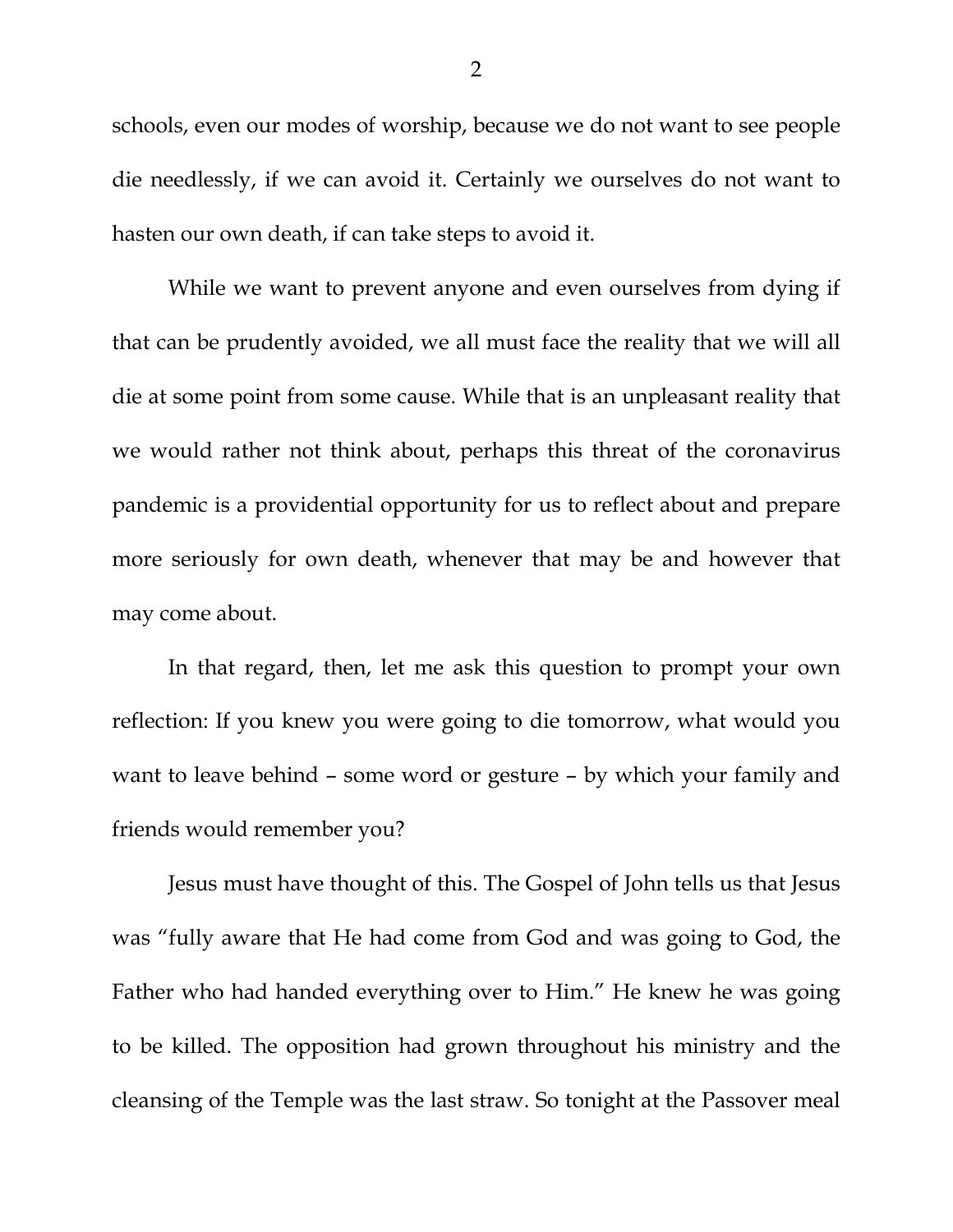the atmosphere is tense, but he wants to help his disciples make some sense of his death. So he performs two actions and speaks words that will interpret his coming death.

St. John tells us that Jesus wanted to show how great His love for them was. So what does Jesus do? As He and the apostles gather for the Last Supper, Jesus rises, takes off His cloak, and kneels before each of them to wash their feet like a slave. He will tell them that he no longer calls them servants, but friends, and there is no greater love than to lay down your life for your friends. So Jesus' action points to His death.

Jesus' washing the feet of His friends is also an extravagant gesture of humility and service from the Master to His disciples. More than simply a sign of service, however, the washing of the feet is also a sign of the unifying love of Christ in the Eucharist, which leads to the second sign by which Jesus wishes to be remembered.

In the second action He takes bread in His hands and tells them, "This is my body"; and then, with the cup of wine, "This is my blood." He shares himself, body and blood, just as tomorrow, Good Friday, He will give himself, body and blood, for us on the cross. His death with all its pain will be the revelation of how far God is willing to go in loving us. His

3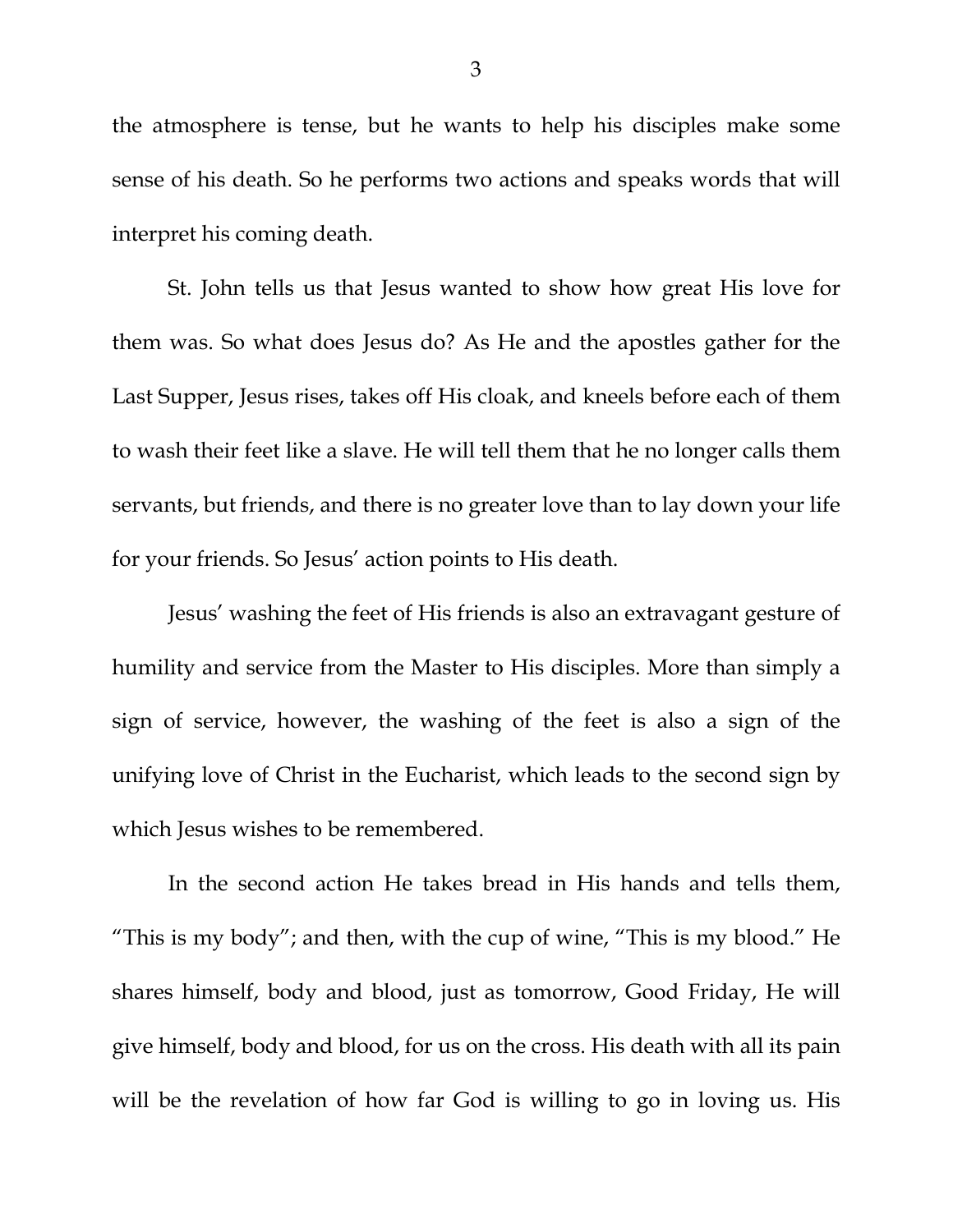disciples are called to do the same. His disciples are called to offer themselves for God's people. As they do so, they will know that Jesus is present with them.

These two gestures unite our Baptism and Confirmation with the Eucharist, evidence of Jesus' unending love for us, instituted at the Lord's Supper that we commemorate tonight. Both actions also end with a command. After washing their feet, Jesus commands His apostles, "What I have done, so you must do." After declaring that the bread and wine were His body and blood, He commands them again, "Do this is memory of me." In this way, Jesus not only instituted the Holy Eucharist, but also the ministerial priesthood. All of this is connected to Christ's command for all of us to love one another as He has loved us.

At the beginning of the Gospel that we just heard, we have those moving words from St. John: "Before the feast of Passover, Jesus knew that his hour had come to pass from this world to the Father. He loved his own in the world and he loved them to the end" (John 13:1). Jesus knew that this would be the last time that He would be with all of His disciples before He would offer His life on the Cross. In His great love for them, He wanted to leave them something by which they could remember Him. He did not

4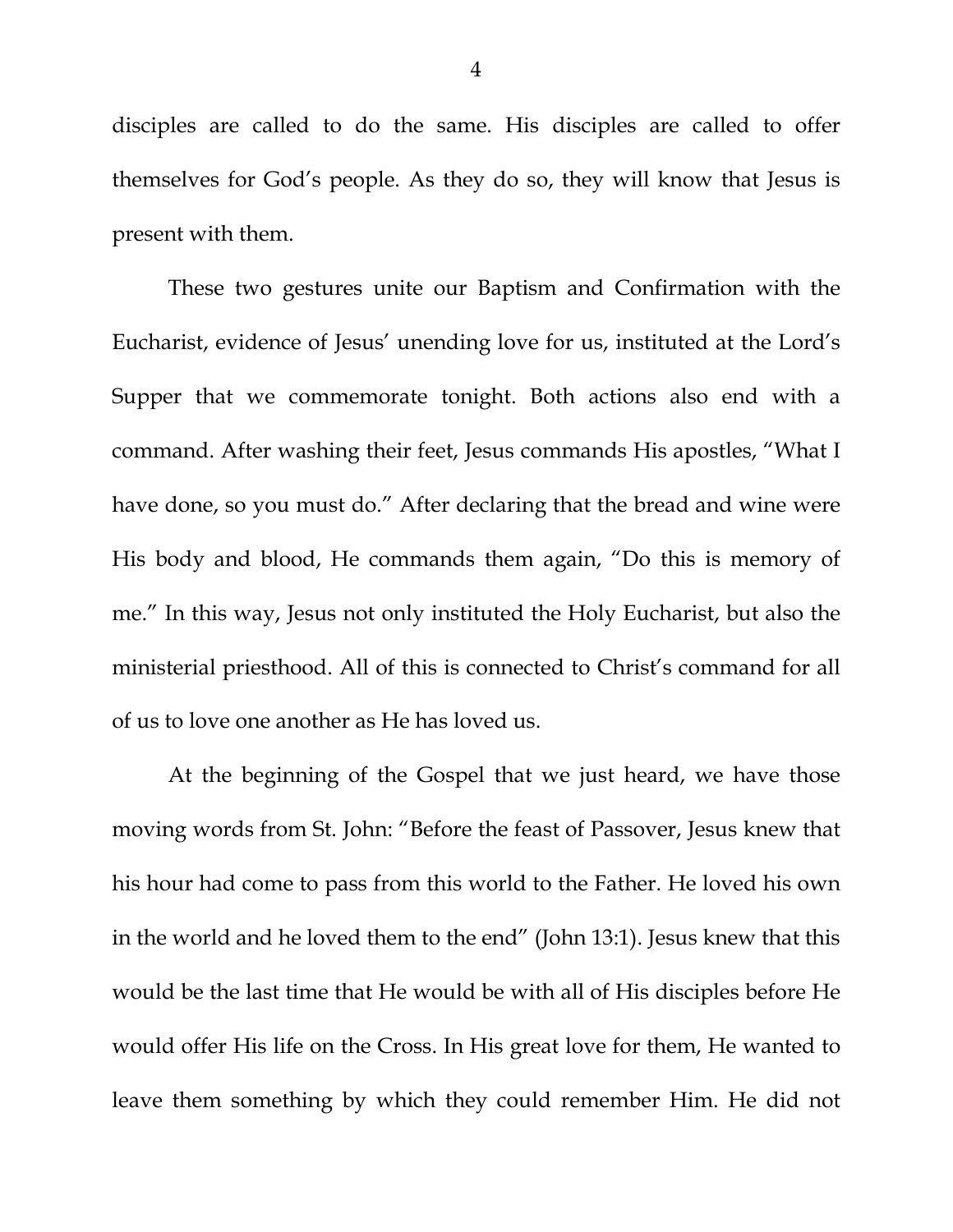want them to be discouraged when faced with trials or difficulty. He wanted them to think of Him and be reminded of His care for them and how He longed to be reunited with them in the glory of the Resurrection.

As a sign of His great love and power, Jesus left them with more than just a memory, like leaving a photograph which only serves to remind us of someone. Such a reminder can never take the place of having the person physically present. Jesus leaves His disciples with the wholly unique gift of the Eucharist, the gift of His Body and Blood, not just as a symbolic reminder, but as His Real Presence among them.

He was not content to limit this gift just to that one occasion, for as the Gospel says: "He loved his own in the world and he loved them to the end" (John 13:1). He wanted this gift to be available to all of mankind until the end of time when He would return in glory. He makes this possible through His institution of another great gift, the gift of the ministerial priesthood, through which His Real Presence continues to be with us through the sacraments, and in particular, in the Holy Eucharist.

In order to understand the full significance of the gift of the Eucharist, we must see this Paschal Triduum, these sacred three days, as Christ's Passover. The celebration of the Passover in the Old Testament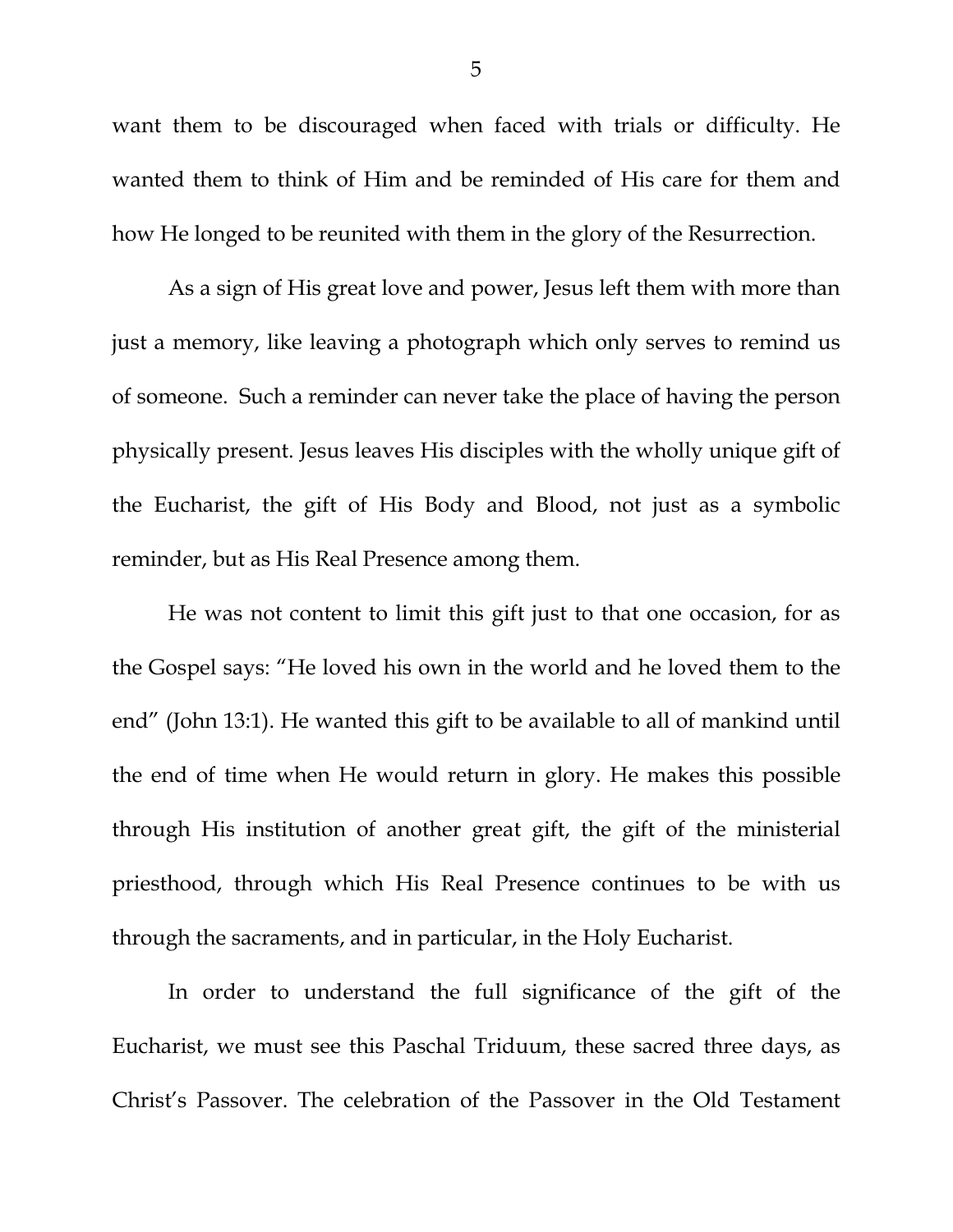recalled how God saved the lives of His chosen people, delivering them from their oppressors in Egypt. Christ's Passover, which would reach its fulfillment with His death on the Cross, is even more of a life-saving event, because His death saves us not from an earthly enemy, but from the enemy of sin, which separates us from relationship with God. The Eucharist draws us into that life-saving action by which our sins have been destroyed and we have been rescued from slavery, free to enter into the eternal promised land of Heaven.

Of course, you may be thinking: all this talk about Eucharist is nice, but what about us watching at home who cannot receive Holy Communion during this time of "sheltering in place" and "social distancing"?

I have been suggesting that we see the inability to receive Holy Communion physically at this time as not just something imposed from outside, but also as something intentionally embraced as a time of spiritual fasting. The notion of fasting from Holy Communion for a time as a spiritual sacrifice was suggested in 1986 by then-Cardinal Joseph Ratzinger, the future Pope Benedict XVI, when he was Prefect of the Congregation for the Doctrine of the Faith. In *Behold the Pierced One* (pp.97- 98), he wrote: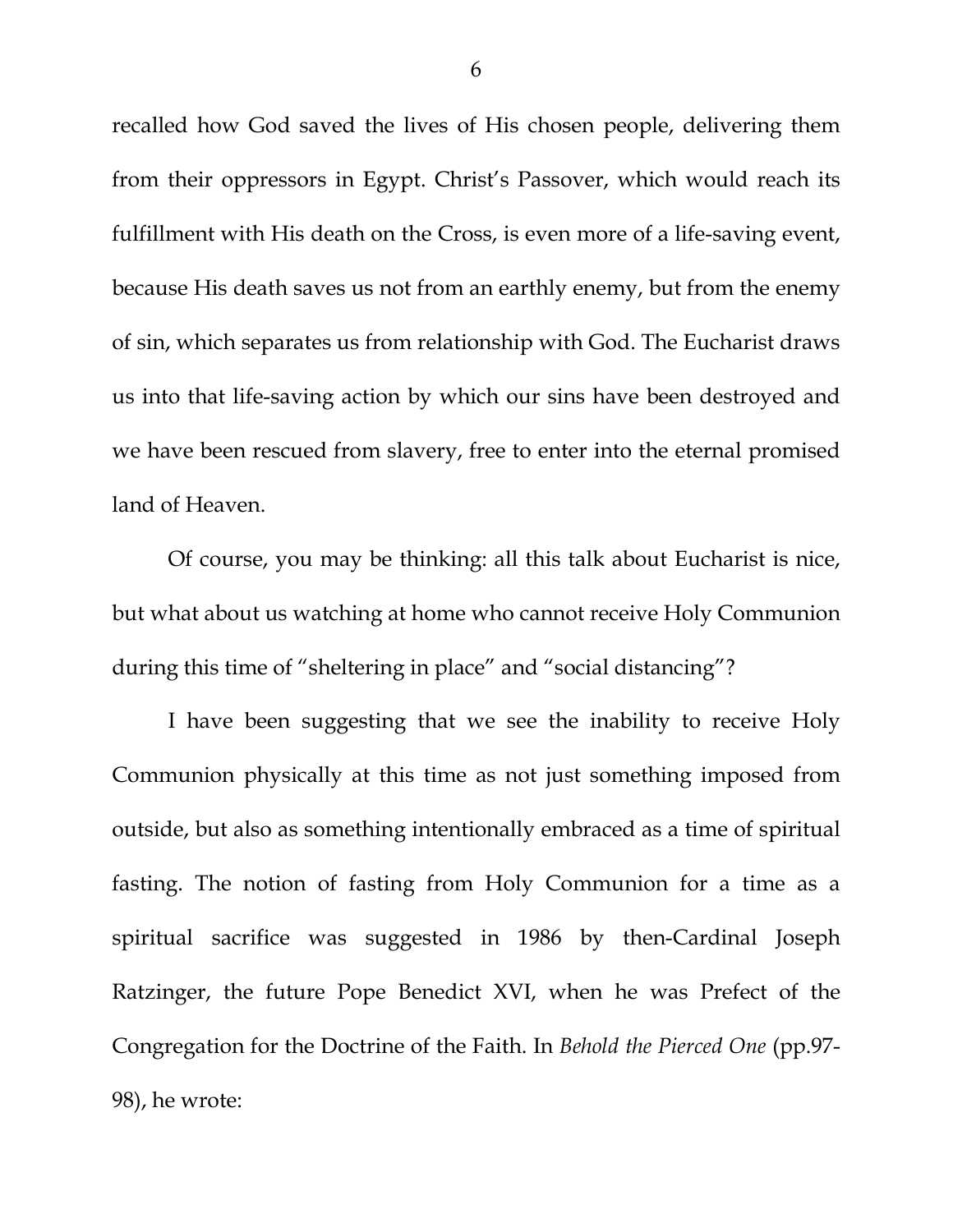When Augustine sensed his death approaching, he "excommunicated" himself and undertook public penance. In his last days he manifested his solidarity with the public sinners who seek for pardon and grace through the renunciation of communion. He wanted to meet his Lord in the humility of those who hunger and thirst for righteousness, for him who is the Righteous and Merciful One. Against the background of his sermons and writings, which are a magnificent portrayal of the mystery of the Church as communion with the Body of Christ, and as the Body of Christ itself, built up by the Eucharist, this is a profoundly arresting gesture. The more I think of it, the more it moves me to reflection. Do we not often take the reception of the Blessed Sacrament too lightly? Might not this kind of spiritual fasting be of service, or even necessary, to deepen and renew our relationship to the Body of Christ?

The ancient Church had a highly expressive practice of this kind. Since apostolic times, no doubt, the fast from the Eucharist on Good Friday was a part of the Church's spirituality of communion. This renunciation of communion on one of the most sacred days of the Church's year was a particularly profound way of sharing in the Lord's Passion; it was the Bride's mourning for the lost Bridegroom (cf. Mk 2:20).24 Today too, I think, fasting from the Eucharist, really taken seriously and entered into, could be most meaningful on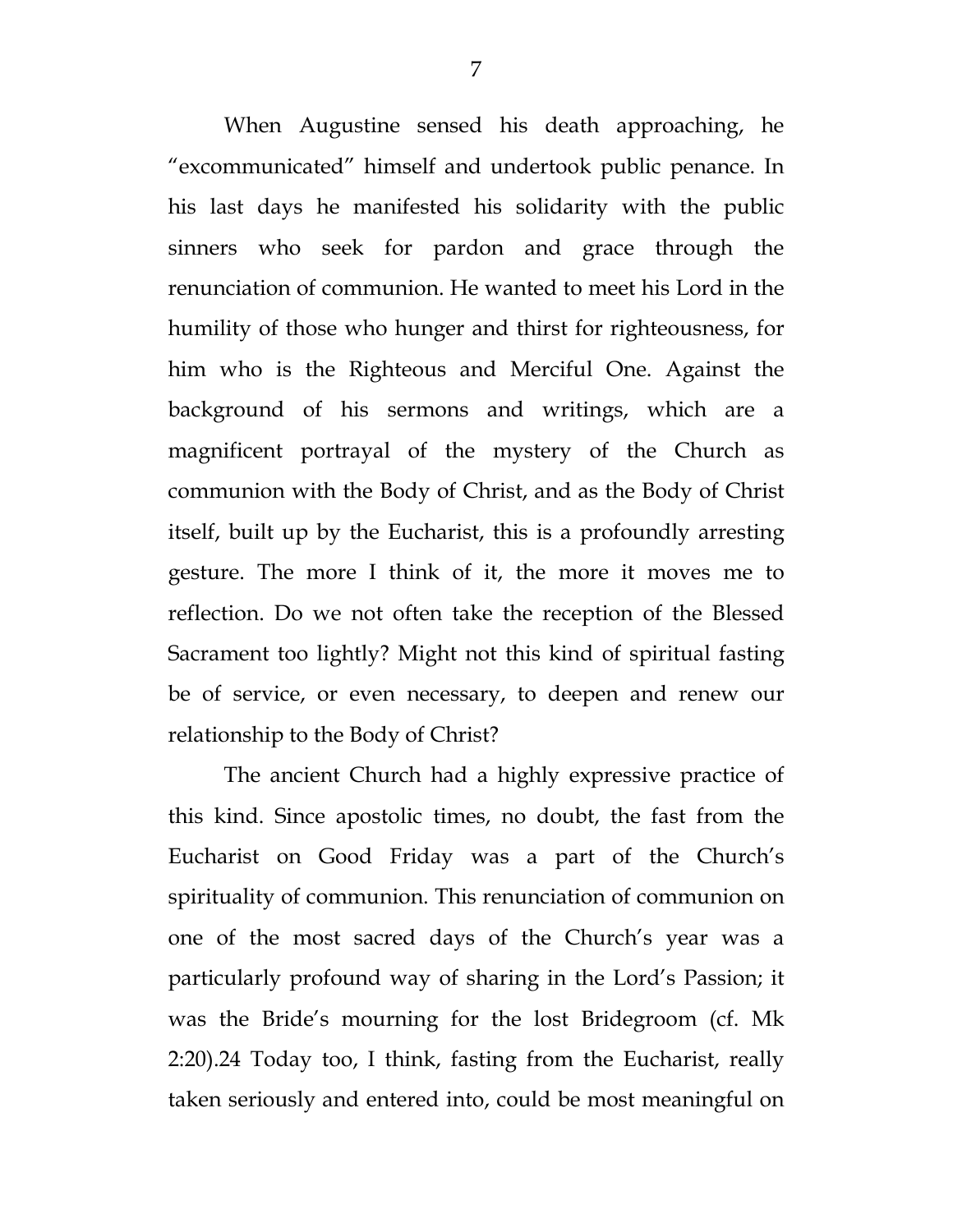carefully considered occasions, such as days of penance . . . Sometimes we need hunger, physical and spiritual hunger, if we are to come fresh to the Lord's gifts and understand the suffering of our hungering brothers. Both spiritual and physical hunger can be a vehicle of love.

Another answer to not being able to receive Holy Communion that is well-established in our Catholic tradition is the making of a spiritual communion, which is simply expressing in prayer one's longing and desire to be in communion with Our Lord. One can say such a prayer of spiritual communion in his or her own words, or use some of the beautiful prayers that have been composed by saints over the centuries.

Of course, spiritual fasting from Holy Communion, like physical fasting from food, can only be done for a while before a person must return to taking nourishment. As the threat of the coronavirus eventually recedes, we will begin looking at how and when we might be able to reintroduce the reception of Holy Communion in our parishes, while taking proper precautions to safeguard against transmitting disease. One way or another, we will again make it possible for people to be nourished by receiving the Body of Christ in Holy Communion.